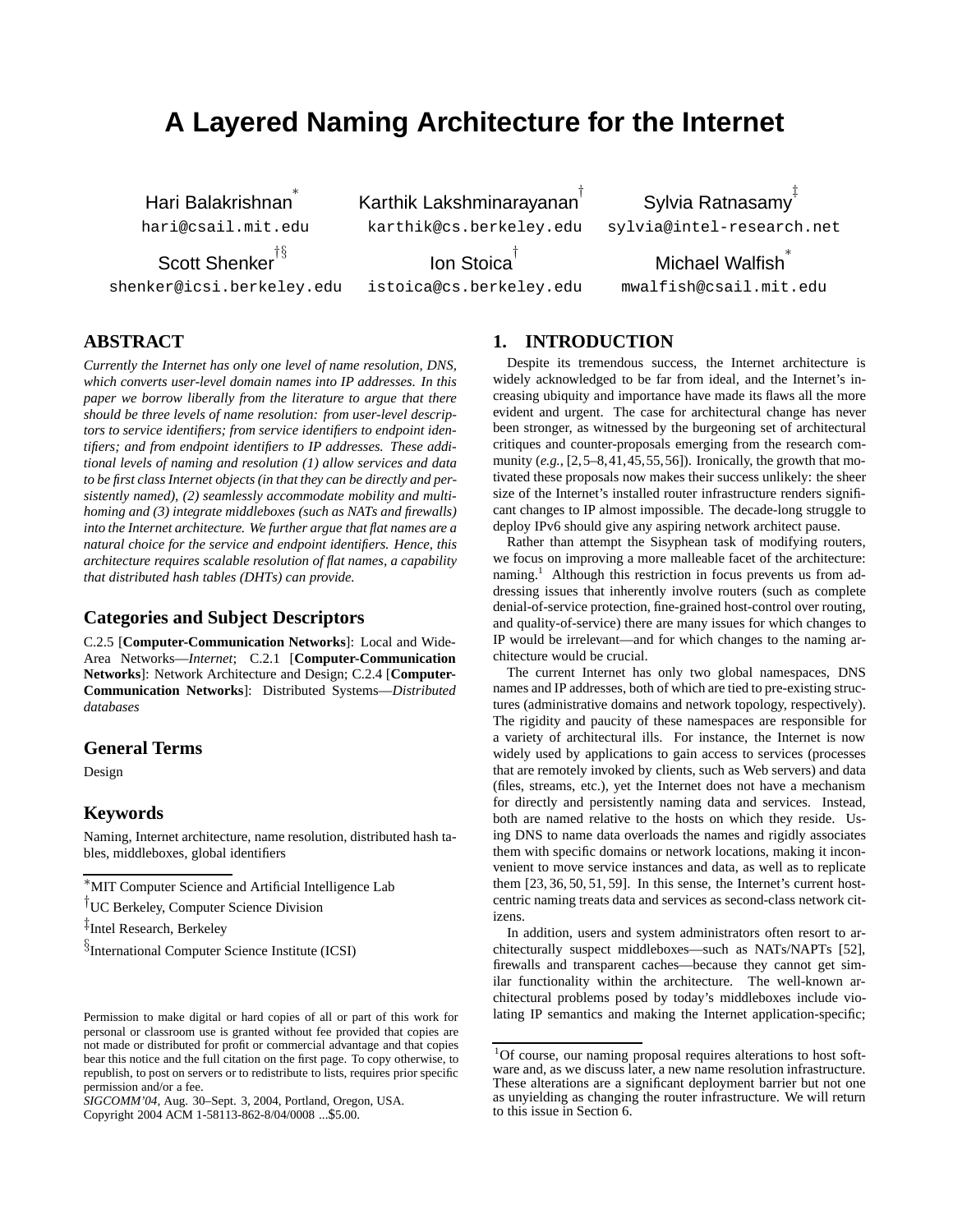see [15, 31, 60] for details.

To remedy these and other architectural problems, in this paper we revisit the issue of naming. We begin by describing four general design principles about the nature and use of names. While these principles are seemingly innocuous, they are routinely violated in today's Internet. We claim that adherence to these principles requires a naming framework with four layers: user-level descriptors such as search keywords, e-mail addresses, etc.; service identifiers (SIDs); endpoint identifiers (EIDs); and IP addresses or other forwarding directives. $2$  We then propose an architecture that makes essential use of these namespaces. This architecture has the following benefits: (1) services and data become "first-class" Internet objects, in that they are named independent of network location or DNS domain and thus can freely migrate or be replicated across host and administrative boundaries, (2) mobility and multi-homing of hosts can be gracefully accommodated, and (3) network-layer and application-layer middleboxes (which we rechristen "intermediaries") can be interposed on the data path between two communicating endpoints.

Our principles, naming framework, and architecture rely heavily on existing proposals. From Nimrod [7] and the Host Identification Protocol (HIP) proposal [32, 33, 35], we borrow the idea of decoupling the transport and networking layers to address mobility and multi-homing. From the Unmanaged Internet Protocol (UIP) proposal [14], we borrow the idea of using this same decoupling to address problems that result from private addressing realms, such as those created by NATs. From the Internet Indirection Infrastructure (i3) [53], we borrow the idea of source-directed indirection. From Semantic-Free Referencing (SFR) [59], we borrow the idea that the service identifier namespace be *flat* (meaning that the identifiers are unstructured and not overloaded with any semantics about the object being named, *e.g.*, a flat identifier might be a number chosen uniformly at random from  $[0, 2^{128} - 1]$ ), and from HIP and UIP again, we borrow the idea that the endpoint identifiers be flat. Our proposal thus requires a name resolution infrastructure that can scalably resolve flat names. Distributed hash tables (DHTs) represent one possible solution to this resolution problem (see [3,40,42,54,61] for background on DHTs), and so we borrow from that literature as well.

Thus, this work is a pastiche of borrowed elements; our contribution is both the distillation of some basic principles and their synthesis into a coherent architecture. We present our four basic design principles in Section 2, followed by a description of the architecture and its benefits in Section 3. A key aspect of the proposal is flat names, and we discuss the issues associated with them in Section 4. We survey related work in Section 5, and in Section 6 we conclude with a brief discussion.

#### **2. DESIGN PRINCIPLES**

*Those are my principles, and if you don't like them... well, I have others.*

Groucho Marx

We now present four basic design principles that we feel are essential to the nature and use of Internet names.

## **2.1 Names and Protocols**

Our first design principle addresses the role of names in protocols.

Principle #1: *Names should bind protocols only to the relevant aspects of the underlying structure; binding protocols to irrelevant details unnecessarily limits flexibility and functionality.*

This seemingly innocuous principle is routinely violated in today's architecture. When applications request a service or data, they care only about the identity (for service) or content (for data) of the object they requested; the particular end-host servicing a request is immaterial. However, today's DNS-based names for services and data (*e.g.*, URLs like http :*//*abc*.*org*/*dog*.*jpg) force applications to resolve service and data names down to an IP address (*e.g.*, to fetch the data named by the URL above, the Web browser itself, rather than a lower level software module, has to learn the IP address represented by abc*.*org), thereby binding the application request to a particular network location, as expressed by an IP address. This resolution violates Principle #1 twice over: it binds data and services to particular end-hosts—and, even worse, to the network locations of those end-hosts. (In the rest of this paper, for brevity, we mostly use the term "service" to mean "service and data.")

Rectifying this double violation requires the introduction of two (and only two) new naming layers. First, Principle #1 implies that applications be able to refer to services with persistent names that aren't tied to the endpoint hosting the service. We therefore claim that a class of names called *service identifiers (SIDs)* should exist that give applications exactly this ability. We think that humans and the software they use should get these SIDs as the output of various mapping services that take as input *user-level descriptors*. By userlevel descriptors, we mean handles in various formats that humans can exchange (*e.g.*, search queries, e-mail addresses). See [37, 58, 59] for discussion about such mapping services.

Second, transport protocols exchange data between two endpoints, and the network locations of the endpoints are irrelevant to the basic semantics of transport. Only at the IP layer is the IP address naturally part of the protocol semantics of best-effort packet delivery between network-layer addresses. Today, however, the semantics of IP are wound into the transport layers. For example, hosts name TCP connections by a quadruple that includes two IP addresses. As a result, a TCP connection fails when the IP address of an endpoint changes, $3$  and a TCP connection on a multihomed endpoint cannot use more than one of the IP addresses at a time. Principle #1 suggests that transport protocols should be able to refer to endpoints in a manner independent of their IP address or network topology. We thus adopt—from previous work, as mentioned in Section 1—the idea of a topologically independent *endpoint identifier (EID)* that uniquely identifies a host.

These two new naming layers that have been motivated by Principle #1 require two additional layers of name resolution: from SIDs to EIDs and from EIDs to IP addresses. To interact with a

<sup>&</sup>lt;sup>2</sup>This naming hierarchy is nothing more than a particular realization of Saltzer's taxonomy of network elements [44], in which he identified users/services (our SIDs), hosts (our EIDs), network attachment points (IP addresses), and paths. Since we don't consider aspects of the architecture that require router involvement, we don't address the issue of naming paths.

<sup>&</sup>lt;sup>3</sup>One solution to this problem, Mobile IP [34], treats the mobile host's "home" IP address as a permanent identifier and relies on IP-layer packet interception and redirection. Another solution is migrating TCP connections "in-band" [48]. A third is allowing connections to break but using a session layer to re-initiate broken connections [47, 49], giving applications the abstraction of an uninterrupted connection. These three solutions work *around* the fundamental issue: endpoints are named by topological identifiers (IP addresses). None directly addresses the architectural shortcoming.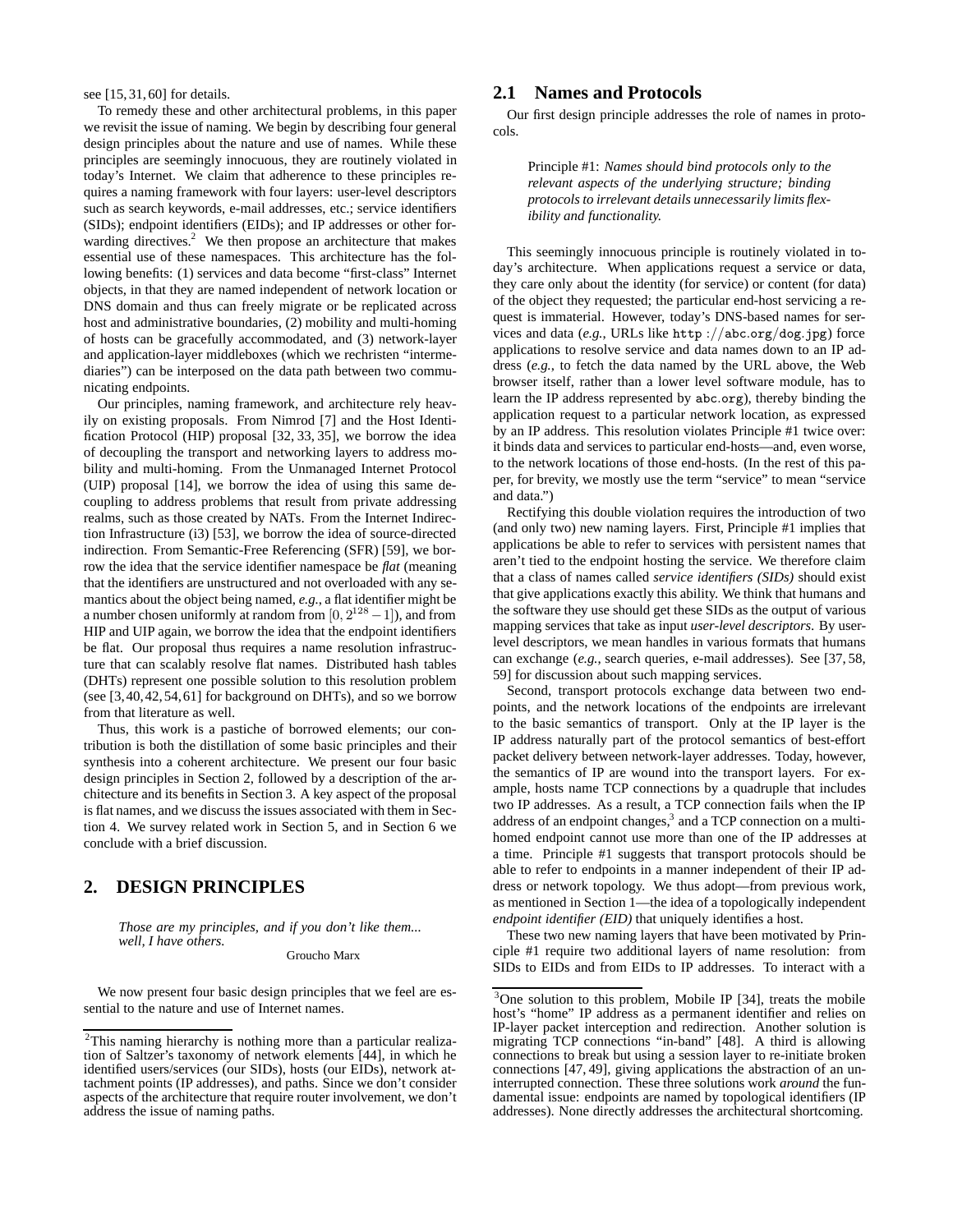service (*e.g.*, a Web server), the application initiates a *communication session* whose destination is named by the service's SID. When an application resolves that SID, it gets one or more EIDs that identify the end-hosts that run the service. The session will typically involve one or more transport-layer (*e.g.*, TCP) connections between the client and service EIDs. Before invoking IP, the transport layer resolves the EID to the current set of IP addresses to which the EID is attached.

A crucial property of this layering is that the resolution of a SID to the eventual set of IP addresses for the communication session does not happen prematurely. More concretely, applications generally deal with SIDs (after perhaps resolving user-level descriptors), transport protocols generally deal with (or bind to) EIDs, and only IP itself deals with IP addresses. The resulting bindings are thus accurate and appropriate even in the face of host mobility and service migration. For instance, if the EID-to-IP mapping changes, then the transport layer can re-initiate an EID lookup to rebind [35, 48]. If a service moves, or is copied, to another location, a new SID lookup provides the current SID-to-EID bindings; if a service were to move while a session were in progress, the application might initiate such a lookup to continue the session.

#### **2.2 Namespaces and Network Elements**

Principle #1 concerned how names should relate to protocols. Our second design principle discusses how names should relate to their referents. When users care about the identity of an object rather than its location, the object's name should be *persistent* in that it remains unchanged even when the object's location changes.

Principle #2: *Names, if they are to be persistent, should not impose arbitrary restrictions on the elements to which they refer.*

The two current global namespaces, IP addresses and DNS names, are each closely tied to an underlying structure. Achieving scalable routing requires that IP addresses reflect network topology. DNS names, though more flexible, nonetheless reflect administrative structure.

As has been noted in the URN literature [23, 50, 51] and by others [4,37,59], DNS-based names for data are inherently ephemeral. Data does not naturally conform to domain boundaries, so data is likely to be replicated on, or moved to, hosts outside the originating domain. When this replication or movement happens, existing references to the data become invalid; *e.g.*, if the file dog*.*jpg moves to def*.*org from abc*.*org, existing Web links that reference abc*.*org are now useless. (For a more complete discussion of the problems of hostname/pathname URLs, see [50, 51, 59] and citations therein.) The same difficulty arises when services move and there are pre-existing pointers to those services (*e.g.*, when a popular FTP server encodes a DNS name that is no longer correct), though one might argue that services are less peripatetic than data.

Thus, no namespace currently exists that can persistently name data and services. Some of the URN literature proposes a new namespace and resolution mechanism [11] for each *genre* (*e.g.*, ISBN numbers would have their own canonical resolver). Partitioning allows resolution to scale since different resolver types can incorporate *genre*-specific knowledge, but then adherence to Principle #2 depends on an accurate mapping of elements to genres and on an element's never changing genres. In contrast, the Globe project [4], Semantic-Free Referencing [59], and Open Network Handles [37] take an entirely different approach: they advocate a single new *flat* namespace that can serve all present and future network elements. A flat namespace has no inherent structure and so does not impose any restrictions on referenced elements, ensuring



**Figure 1: EID-level delegation. A source queries on a given EID and is given the IP address of a delegate. The source could also be given the delegate's EID or multiple EIDs (not shown).**

universal compliance with Principle #2. In this paper, we adopt this second approach, using a flat namespace for SIDs and EIDs.

#### **2.3 Resolution and Delegation**

Our first two design principles concerned the role of names. Our third addresses how these names are resolved. The typical definition of "resolving a name" is mapping a name to its underlying "location". In our case, an SID's "location" would usually be an (EID, transport, port) triple<sup>4</sup> and an EID's location would be an IP address. However, we think this typical definition is too restrictive and instead adopt the following more general notion of resolution.

Principle #3: *A network entity should be able to direct resolutions of its name not only to its own location, but also to the locations or names of chosen delegates.*

In any logical network connection, the initiator at any level (*e.g.*, a human requesting a Web page or an endpoint initiating a transport connection) intends to connect to a destination entity. In our case, for example, transport protocol entities connect to destination EIDs. However, the destination entity may not want to handle the connection directly, preferring instead to direct the connection to a chosen *delegate*, as shown in Figure 1. This kind of delegation neither alters essential trust relationships (if you trust an entity, you trust its delegates), nor interferes with established protocol semantics, as will be seen when we describe the details of such delegation in Section  $3.2<sup>5</sup>$ 

While the recipient-controlled delegation in Principle #3 might seem esoteric at first, it is crucial to the overall architecture. As we describe in Section 3, delegation allows the architecture to gracefully incorporate *intermediaries*, which we define as cleaner and more flexible versions of middleboxes. Delegation also yields some

<sup>4</sup> Resolving an SID can also return meta-data (such as a pathname on a Web server) in addition to the "location", thereby allowing data (in this case a Web page) to be named by an SID.

<sup>&</sup>lt;sup>5</sup>Recipient-controlled delegation could accommodate the kind of distributed network element envisioned in [9]; that is, the destination and its delegate could be part of the same logical element even if they are physically distinct.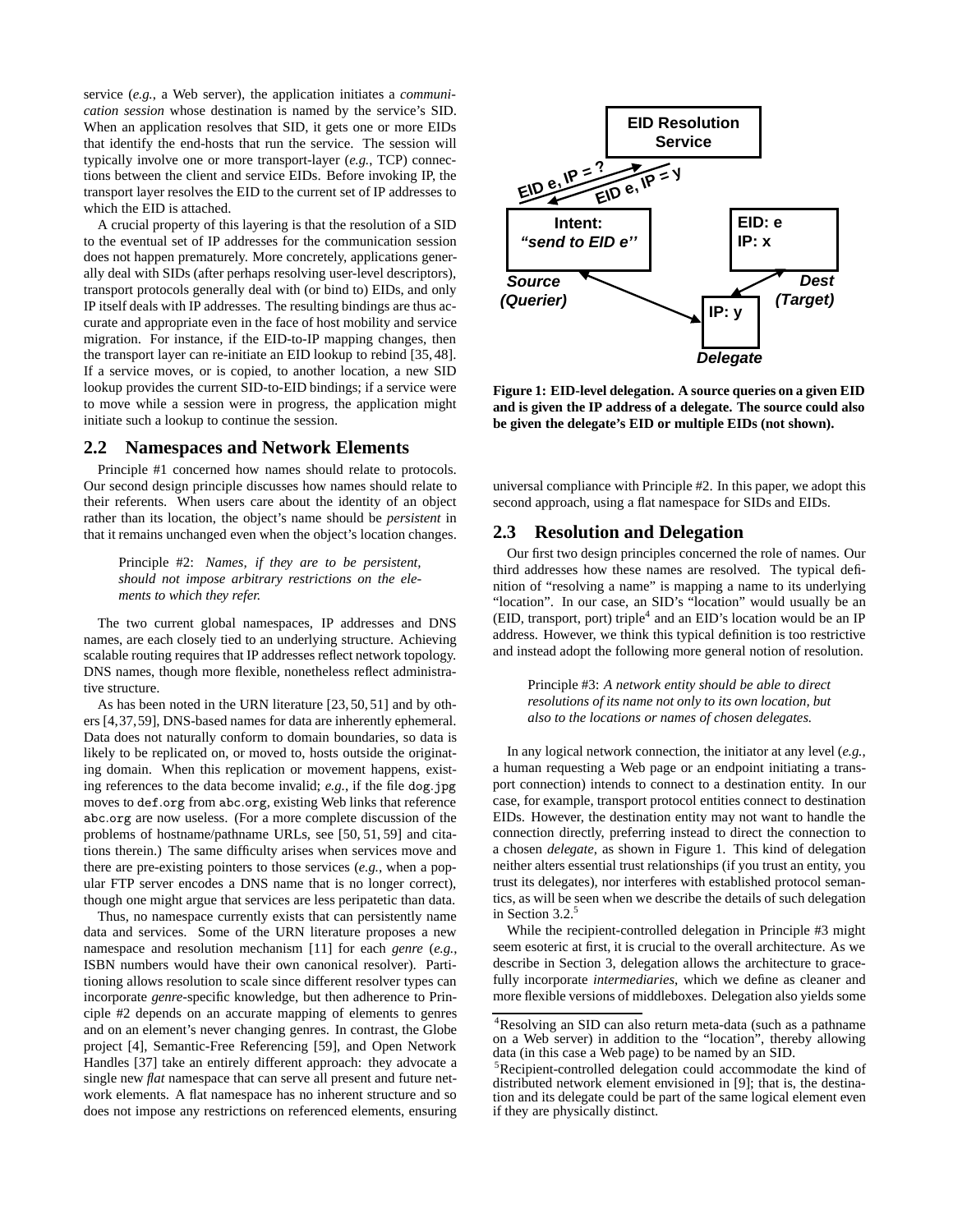protection against denial-of-service attacks, as discussed in Section 3.2.

## **2.4 Sequences of Destinations**

In traditional IP routing, the routing protocol is responsible for choosing the packet's path through the network. However, there have been many *source routing* proposals in which sources are given the power to specify the path or, in the case of *loose source routing*, a few points along the path. We believe that this ability should be available not just at the routing layer (which is not our concern here) but also at the endpoint and service layers.

More specifically, the abstraction of sending to a destination should be generalized to allow sources to indicate that their packets should traverse a series of endpoints (specified by a sequence of EIDs) or that their communications, the granularity of which we address later, traverse a series of services (specified by a sequence of SIDs). Such abstractions would generalize the notion of a destination to a sequence of destinations. Note that since these various destinations are not specified at the IP layer, but rather at the endpoint and service layers, these intermediate points do not merely forward the packets but may act on them in non-trivial ways.

Combining this sentiment with Principle #3 suggests that endpoints and services should be able to have their names resolve not just to a single location but more generally to a sequence of identifiers (either IP addresses or EIDs). In this way, both senders and receivers could loosely dictate the paths of packets sent from them or destined for them. This idea is captured in our fourth, and final, design principle.

Principle #4: *Destinations, as specified by sources and also by the resolution of SIDs and EIDs, should be generalizable to sequences of destinations.*

## **3. ARCHITECTURE**

We should first note that our belief in the general principles above is deeper than our conviction about any of the architectural details that follow. The description below is intended to illustrate how to achieve the benefits that flow from these principles, but one should view this architecture merely as an existence proof that the general principles can be realized, not as their definitive embodiment. In fact, many of the details here arose during an implementation effort, described in [60].

The four general principles led us to claim that (1) two additional sets of names (SIDs and EIDs) should exist, (2) these names should be flat, (3) the architecture should support delegation as a basic primitive, and (4) destinations, whether specified by the source or receiver, can, in fact, be sequences of destinations. In this section, we present an architecture that results from these claims, first focusing on the consequences of SIDs and EIDs (Section 3.1), then on delegation (Section 3.2). We defer discussing the consequences of flat names to Section 4, and we incorporate the notion of sequences in our description of delegation. In the process of describing the architecture, we note how it yields the three benefits stated in Section 1, namely making services and data first-class objects, support for mobility, and graceful incorporation of intermediaries.

#### **3.1 EIDs and SIDs**

We start by describing how this architecture works in the basic case. The discussion of intermediaries in Section 3.2 will complicate the story. Although we will refer to SIDs and EIDs throughout Section 3, not every application will require both SIDs and EIDs. The two mechanisms are logically distinct and need not be coupled.



**Figure 2: The naming layers.**

Principle #1 led us to claim that applications should bind to SIDs and transport protocols should bind to EIDs. Thus, applications must use a layer between them and transport that resolves SIDs to EIDs, and similarly, transport protocols must use a layer between them and IP that translates between EIDs and IP addresses. We will call the layers *resolution* layers, though they do more than simply resolve identifiers. These layers could be separate libraries or software that is part of the application or transport protocol. The resolution layers result in the naming architecture depicted in Figure 2. We now give more details on how these resolution layers are used, focusing on how they fit into the overall architecture. We defer the mechanics of resolution to Section 4.

In what follows, we assume that humans and the applications under their control have already used an auxiliary mapping service (*e.g.*, a search engine) to map a user-level descriptor (*e.g.*, a search query) to an SID. As a result, we will not discuss user-level descriptors and will instead assume that applications have in hand an SID representing a service or data.

**SID resolution:** Consider an SID-aware application, *a*, running on a given host, *h*, and say that *a* wishes to gain access to a service or data represented by an SID *s*. The application hands *s* to the SID resolution layer, which contacts the resolution infrastructure (one realization of which is described in Section 4) and is handed back one or more  $(EID, transport, port)^6$  triples, where each triple represents an instance of the desired service. Following the approach in [59], if the SID abstracts a data item, not just a service, then the SID resolution layer would also receive, for each triple, an application directive. For example, if *s* represented a Web server, then the triple returned might be (EID of the Web server, TCP, port 80). If *s* represented a Web page, not just a Web server, then a pathname on the Web server might also be returned.

The functions we next describe might be abstracted by an application-independent library. However, since the library would be under *a*'s control, and since some applications might want different behavior and thus elect not to use the library, we will describe the actions as performed by *a*, not by the library. Given

 ${}^{6}$ Since EIDs are not required, the triple could be  $(id,$ transport,port), where *id* is another host identifier, such as a DNS name or an IP address. However, as we have noted, such usage would not cope with host mobility.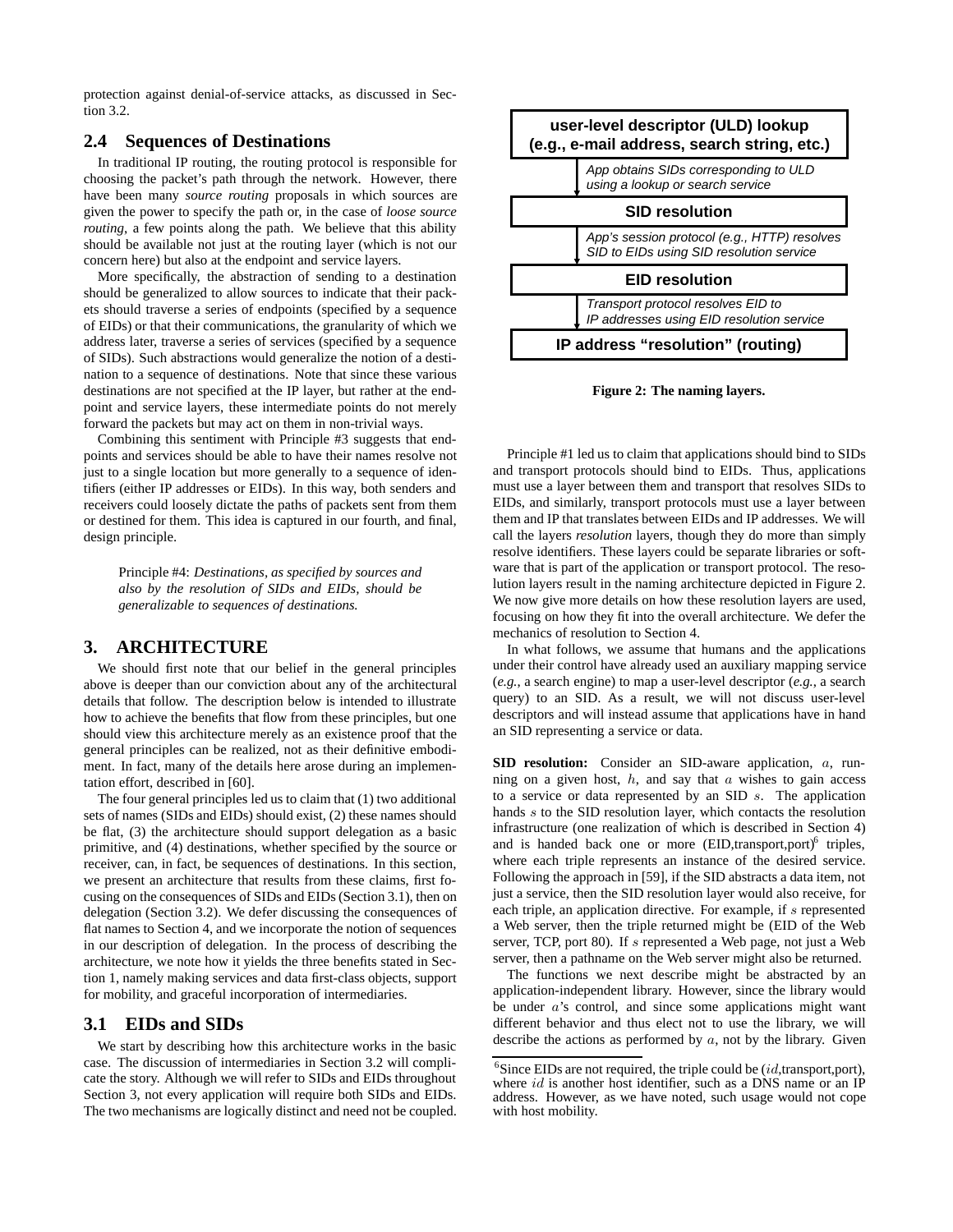a triple of the kind mentioned above, *a* would communicate with the specified EID using the specified transport protocol and port number (or other transport-specific information). The transport protocols, now bound to EIDs (instead of IP addresses), would use *h*'s EID as the source EID and the one from the triple as the destination EID. Depending on the application semantics, *a* might use multiple triples for simultaneous connections, or it might use multiple triples as backups in case the current connection failed. If all of the triples failed, *a* could re-invoke the SID resolution layer to re-resolve *s* to check for new triples.

**EID resolution:** The transport protocol prepares one or more packets to send, which it passes down to the EID resolution layer. The EID resolution layer resolves the destination EID into one or more IP addresses. (Multiple IP addresses could arise for multi-homed hosts and also when a logical endpoint represented a collection of physical machines, each with its own IP address.) When handing control to the IP layer, the EID resolution layer uses one of the returned IP addresses as the destination IP address, and the source IP address is that of the sending host. If the destination host is unreachable, the EID layer can use another IP address if it received more than one from the resolution step.<sup>7</sup> If none of the previously returned IP addresses works, the EID resolution layer re-resolves the EID in case the corresponding destination IP addresses have changed.

**Where do these identifiers go?** Packets are logically destined for endpoints, which are identified by EIDs. Hence, we imagine that EIDs would be carried in packets to identify the packet's logical endpoint. In Section 3.2, we say why the sender must put the destination EID in the packet. See [60] for a more complete description of one instantiation of this architecture at the EID level.

The case of SIDs is conceptually identical. SIDs name services or data, and so the SID must often be carried in band, like the EID. However, the SID is not required to be in every packet but rather in each *logical piece of data* being communicated between sender and recipient. The actual location of SIDs in data streams would vary by application and by what the SID is being used for. For example, the SID corresponding to a given SMTP server might be carried in an e-mail header. Similarly, the SID corresponding to an HTTP Web proxy might be in the HTTP header. If an SID named a Web page, the SID might again be somewhere in the HTTP header. We will use the term *application data unit* [10] to mean "a coherent unit of data transmitted between applications." In the examples above, the e-mail and HTTP requests were the ADUs.

**Benefits:** As explained in Sections 2.1 and 2.2, naming data and services with SIDs overcomes the problems of using DNSbased URLs for that purpose. Naming endpoints with EIDs provides natural solutions to mobility and multi-homing: if an endpoint identified by EID *e* changes its IP address, then the EID resolution layer on a peer of the endpoint will re-resolve *e* to find the new IP address. $8$  As explained in [32, 33, 35], this rebinding enables continuous operation in the presence of mobile or renumbered hosts and provides smooth failover for multi-homed hosts; we direct the reader to these references for more details.

## **3.2 Delegated Bindings and Intermediaries**

The other major aspect of our architecture, delegation, is dictated by principle #3. In this section we explain the mechanics of delegation, and then describe how delegation provides support for intermediaries.

**Delegation:** At the EID layer, a host with EID *e* can insert the IP address or EID of a different host in the resolution infrastructure. As a result, when a third host establishes a transport connection to *e*, its packets actually go to the delegated host. The host identified by *e* must establish state at the delegated host through some protocol outside the scope of our discussion—so that when packets arrive at the delegated host they can be forwarded. The intermediary uses the destination EID, which is carried in every packet, to determine the intended ultimate recipient of the packet. This type of intermediary is *network-level*, in that it is a delegate for an endpoint, not a service.

At the SID layer, the mechanism is similar: a service *s*, running on a host *h*, rather than listing the EID of *h* in the resolution infrastructure, instead lists the EID of some other endpoint, *o*. (*s* could also list an SID instead of an EID, and this SID would map to an EID.) *s* would have to establish state at *o* so that *o* would know how to handle ADUs destined for *s*. *o* could be, for example, an application-level gateway: hosts trying to contact *s* would have their connections terminated at endpoint *o*, and the gateway would inspect the ADUs, and then make a decision about whether to forward them. The reason that *s*'s SID must be in the data stream near or in the ADU is to let *o* know which service is the logical destination of the ADU:  $o$  might be a gateway for other services  $s'$ ,  $s''$ , etc. We will call endpoints such as *o application-level* intermediaries and give examples of such intermediaries below.

In accordance with Principle #4, at the SID (resp., EID) level, receiving entities could express the fact that more than one intermediary should be involved: services (resp., endpoints) could list in the resolution infrastructure a *sequence* of SIDs (resp., EIDs). Each of these identifiers represents an intermediary that the receiver wants the ADU (resp., packet) to visit on the way to the final destination.

However, Principle #4 also applies to the source, so our architecture allows sources to specify a sequence of EIDs or SIDs to be traversed, via the well-known mechanism of stacked identifiers (used by i3 [53] and others). One can think of these waypoints as sourcecontrolled (as opposed to receiver-controlled) intermediaries; the source can express that it wants one or more intermediaries to *send* on its behalf, just as the destination can express through the resolution of its EID that it wants one or more intermediaries to *receive* on its behalf. An intermediary, which is assumed to be a chosen delegate of either sender or receiver, can also make decisions on behalf of the delegator (which might include pushing additional identifiers onto the destination stack). These two mechanisms, sender- and receiver-controlled indirection, are not exclusive: when both entities specify intermediaries, the source creates the actual sequence of intermediaries by concatenating its desired sequence to the sequence specified by the receiver (which is returned in the resolution step).

When the receiver and sender switch roles, the original receiver may need to resolve the original sender's EID to determine the path back to the sender. The same thing could occur at the SID level, which might require introducing the notion of a *source SID*.

**Example use:** At the EID level, the delegation mechanism described above—in which an endpoint inserts into the resolution infrastructure a map from its EID to the IP address of a delegate can support standard network-level intermediaries (NATs/NAPTs,

<sup>&</sup>lt;sup>7</sup>We envision, as in HIP, using explicit end-to-end signaling for expected address changes and using EID resolution layer keepalives to detect unexpected address changes or other failures.

<sup>&</sup>lt;sup>8</sup>This re-resolution could conceivably occur on each packet but more likely will be invoked only when the EID layer on the peer detects failure.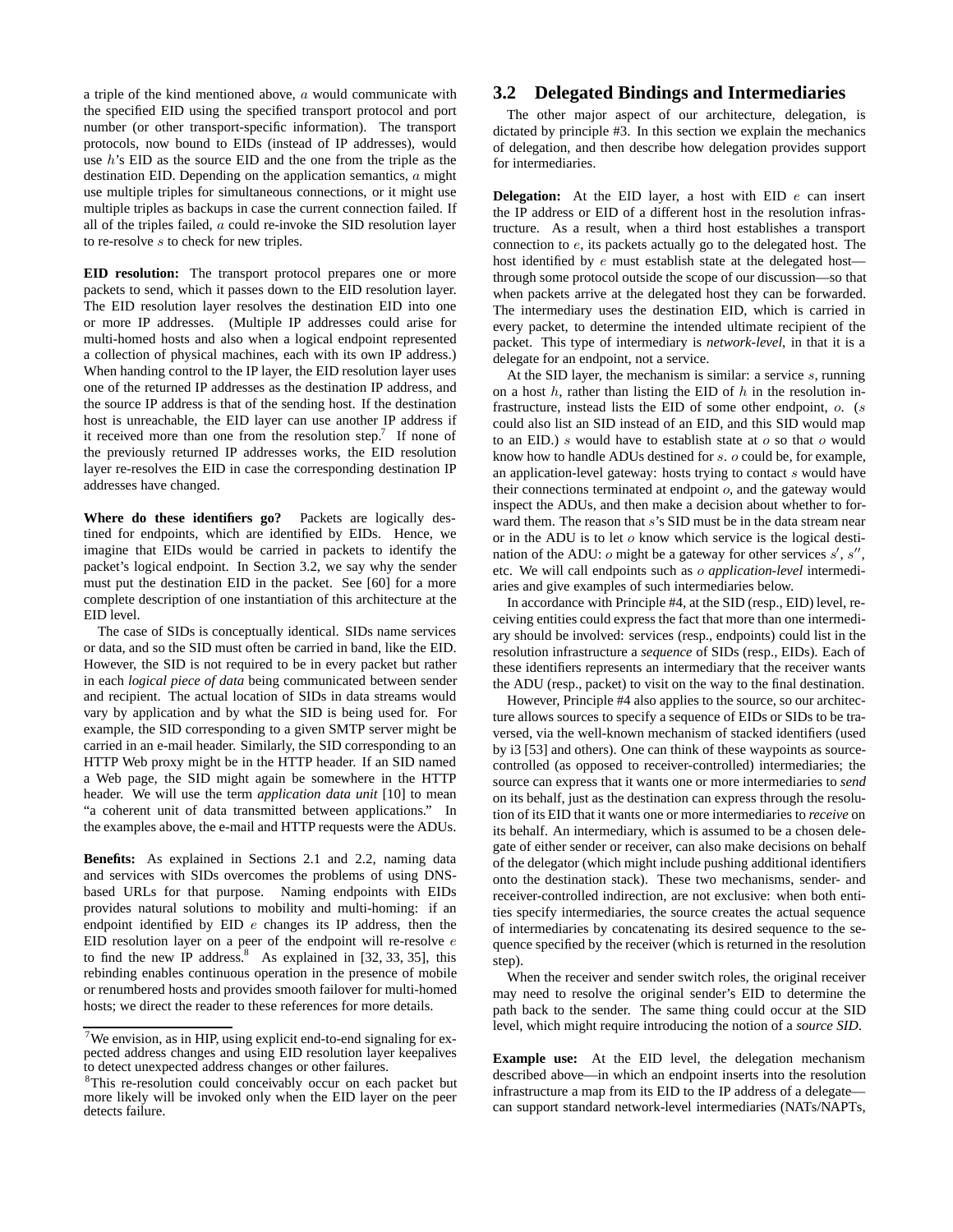VPNs [19], and firewalls) cleanly and coherently. Depending on the scenario and the security assumptions, the intermediary may be configured for no access control if it is only doing NAT, for some access control if it acts as a firewall that allows only certain ports, or for much more stringent access control if it acts as a VPN box, logically interposed between a private network and the global Internet and only accepting packets from pre-specified EIDs.

To expand slightly on the firewall example, all hosts belonging to an institution could logically reside behind its network-level firewall; each such host would list the firewall's EID in the resolution infrastructure, and then would send to the firewall their own EID (and possibly IP address and security information allowing the firewall and the endpoint to authenticate each other), so that the firewall would know where to forward packets. This approach is detailed in [60].

One could also use EID-level delegation to provide some protection against denial-of-service (DoS) attacks. A server could shield itself from attackers by placing a forwarding intermediary between itself and untrusted clients and by installing traffic filters at the forwarding intermediary. This approach is identical in spirit to the overlay DoS protection schemes proposed in SOS [25] and Mayday [1]; our point here is merely to illustrate how their basic techniques can be implemented within our architecture. Of course, an attacker could launch a DoS attack by sending packets directly to a server's IP address, which our architecture cannot prevent since it leaves alone current routers. However, having all incoming packets directed through the same intermediary would simplify router-level packet filtering.

At the SID level, the delegation mechanism allows the owners of services and data items to invoke application-level proxies. For example, say that a given e-mail user, user@domain, wants to receive e-mail from an SMTP mail server after having it first scanned for spam and viruses at a third-party site specializing in this task. To achieve this functionality today, the administrator of "domain" makes the MX record of "domain" resolve to the third-party site. This approach is limited, however: first, an e-mail address cannot map to more than one intermediary, and, second, different e-mail addresses in the same domain are forced to resolve to the same mail server (though this limitation could be overcome by deploying the MB resource record [30], which works at the granularity of e-mail addresses).

SIDs can address these limitations. Before continuing, we emphasize that the following details give one possibility; better approaches, also based on SIDs, likely exist. Using SIDs, the owner of the address could insert into an auxiliary mapping service (one such service being DNS with a record type mapping e-mail addresses to SIDs) the mapping from user@domain (which functions here as a user-level descriptor) to a single SID, *s*, which identifies the e-mail account. The owner of the address would also have inserted into the SID resolution infrastructure a map from *s* to a sequence of destinations,  $[s_1, s_2]$ , where  $s_1$  identifies the third-party virus filtering service and  $s_2$  identifies the user's SMTP server. Observe at this point that the services can change administrative domains or be mobile or multi-homed, and as long as the mapping from the *s<sup>i</sup>* to the corresponding EIDs is correct, the owner of the address need not get involved.

To send e-mail to user@domain, a mail agent would first resolve the user-level descriptor to get *s*, then resolve *s* to get  $[s_1, s_2]$ , and then send the e-mail to the endpoint represented by  $s_1$  (which requires resolving *s*<sup>1</sup> to get an EID). Once the e-mail arrived at the third-party service, the third-party service would resolve  $s_2$  to an endpoint and then send the e-mail message. The pseudo-code in Figure 3 gives more detail. Of course, for this approach to work,

```
// M is the message to be sent
// s1 is SID of virus filter
// s2 is SID of mail server
send_message()
\{SID s <-- lookup(user@domain);
    SID_Sequence [s1 s2] <--- sid_resolve(s);
    send_email(s2|M, s1); // send "s2|M" to s1
}
send_email(s2|M, s1)
{
    EID e1 <-- sid_resolve(s1);
    tcp_connect(e1); // note: TCP sees EIDs
    tcp_send(s2|M, eid1);
}
// s1 now sends cleaned message M' to s2
forward_cleaned_email(M', s2) {
    EID e2 \leftarrow - sid_resolve(s2);
    tcp_connect(e2); // note: TCP sees EIDs
    tcp_send(M', e2);
}
```
#### **Figure 3: Pseudo-code showing SID-level delegation in e-mail example.**

e-mail agents would have to be "SID-aware". In general, taking advantage of SIDs requires changes to application software, as discussed in Section 1.

Other examples of application-level intermediaries include those for the Web. Owners of Web servers or particular Web objects could direct the resolution of the appropriate SID to a cache or to a sequence of transcoders with the result that Web clients requesting the given objects would be directed to this sequence of intermediaries. Senders could also invoke proxies by using SIDs. Both sender- and receiver-invoked intermediaries here would require changes to HTTP.

Although much of the functionality provided by our intermediaries can be achieved with today's middleboxes, we think intermediaries are a better approach, for several reasons. First, the intermediaries do not violate layering principles or protocol semantics; they only inspect packets or ADUs explicitly addressed to them. Second, they are explicitly invoked by endpoints (at the network level) or services (at the application level); no endpoint is forced to send its traffic through intermediaries. Of course, people may still deploy architecturally suspect middleboxes that impose their will on endpoints. Our point here is that these middleboxes are no longer necessary to achieve much of the same functionality. Third, because intermediaries are explicitly requested and globally addressed, they need not lie on the IP routing path between logical source and logical destination.

The purpose of this section was to illustrate, in general terms, how one might build an architecture around the principles of Section 2. We leave many fine points unresolved, such as the signaling protocols required to set up state at intermediaries, the software and API to interpret and create stacks of identifiers, and the detailed implications of this layered naming for host software.

Also, we have not discussed security. For now, we make only the following brief comments. Broadly speaking, the security is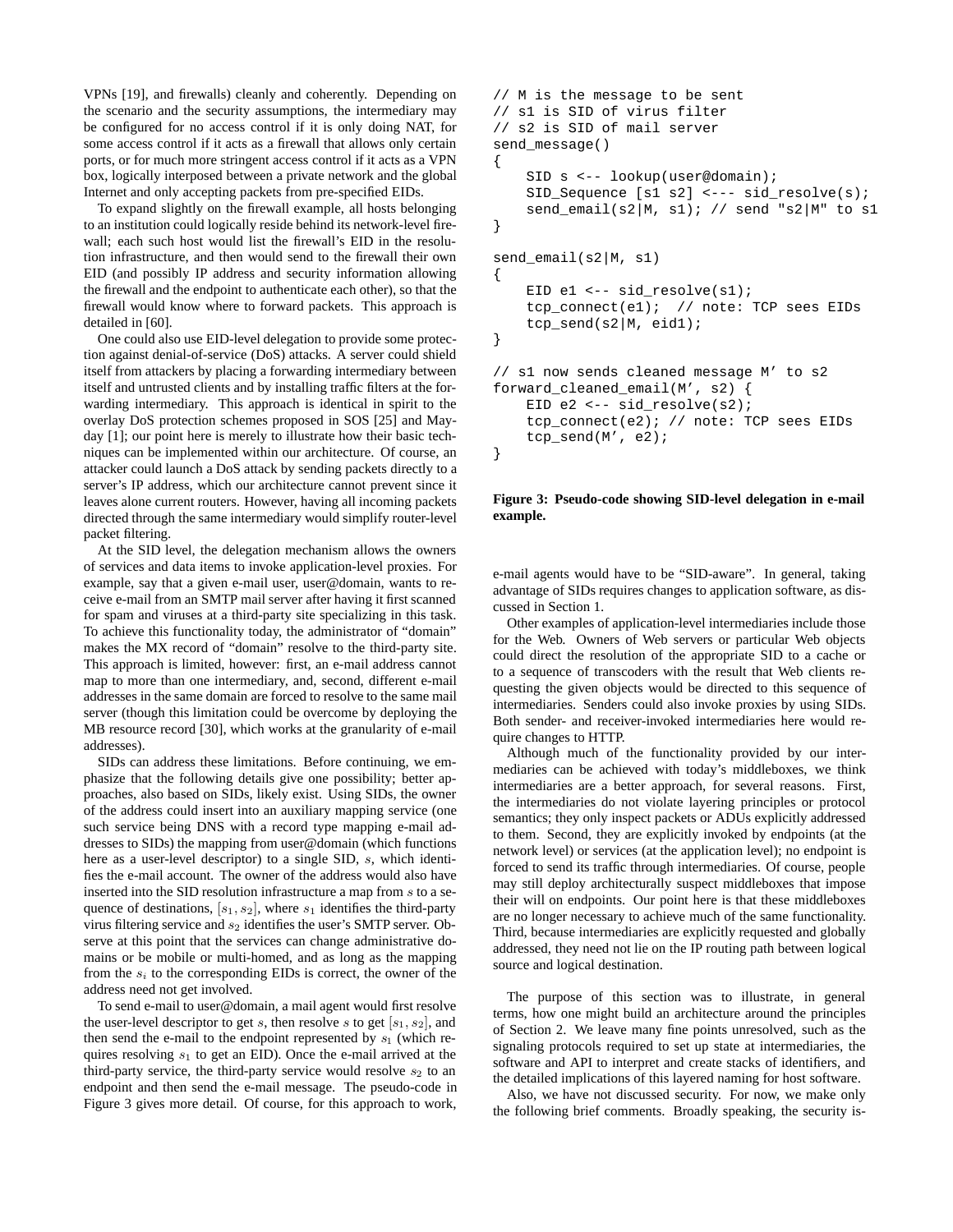sues of our proposal exist at the network and the application levels; at both levels, we believe our proposal makes things worse and better. At the network level, decoupling location and identity means that using IP routing to send a packet to a given *location* (via IP) no longer means that the packet is going to the host with the intended *identity* (EID). On the other hand, because EIDs are flat, they can hold cryptographic meaning; *e.g.*, the identifiers could be derived by hashing a public key. As a result, two communicating parties, given each other's identifiers, can authenticate each other in a way that they could not if hosts were identified only by IP address. HIP [32, 33, 35] and UIP [14] are premised on these facts—HIP is exactly designed to address security issues—and we can inherit many of the mechanisms therein. Moreover, as discussed above, we think our proposal provides a set of primitives that endpoints can use for network-level protection. At the application level, tradeoffs again arise. Our proposal sacrifices some convenience—one cannot tell by looking at an SID whether it corresponds to one's "intended" target—but achieves stronger security properties, since one's computer *can* tell by looking at an SID or EID whether the accompanying meta-data is correct. These issues are discussed in more depth in Section 4.2 and in [37, 59].

We now turn to an issue we've ignored until now: how can one effectively handle a flat namespace?

# **4. COPING WITH FLAT NAMES**

As we argued in Section 2, flat names are uniquely able to provide persistence for all uses. However, flat names also pose significant problems. Several systems have been designed to meet these challenges, such as the Globe project [4], Open Network Handles [37], and SFR [59]. Here we discuss two troubling aspects of flat names: they are hard to resolve and they aren't human-readable. We discuss these issues in turn.

#### **4.1 Resolution**

DNS achieves scalability through hierarchy. It has been an assumption, often implicit, that scalable resolution required such structure. As a result, most network architecture proposals shied away from requiring new global namespaces. The advent of distributed hash tables (DHTs) suggests that flat namespaces can indeed be scalably resolved with a resilient, self-organizing, and extensible distributed infrastructure. The literature on DHTs is large and rapidly growing, so we don't review the technical details here. However, we note the following challenges, and possible remediations, that come from our use of DHTs (or of any other flat-namespace resolution method).

DHTs arose in the context of peer-to-peer (P2P) systems, but an unmanaged and untrusted P2P system would be unsuitable for a crucial piece of the Internet infrastructure. Instead, we envision a well-managed, distributed collection of machines providing the name resolution service using a DHT or other flat namespace resolution algorithm.

DNS's hierarchical delegation naturally ensures each name is unique and controlled by the relevant authority; flat names make these goals harder, but not impossible, to achieve. Several mechanisms exist for global uniqueness (see [29, 43] for example). Data integrity (*i.e.*, ensuring that no one else can change the resolution of an entity's name) is also challenging but possible (see, *e.g.* [37, 58, 59]).

DHTs' typical resolution time— $O(\log n)$  for an *n* node system—would be unacceptable for most name resolutions, particularly in comparison to DNS, since DNS often returns results from a local name server. This latency issue can be addressed on two levels. First, many DHT-style routing algorithms, either by design or through caching, have far better than  $O(\log n)$  performance; see, for example, [21, 22, 39]. Second, a DHT-based resolution infrastructure can be designed using local proxies [59], local replication [24] or two-layered resolvers [29] that enable hosts within a local network to find local instances of entries written from within the network; these schemes also provide fate-sharing in that if an organization is disconnected from the rest of the Internet, its hosts can still gain access to entries written locally. See [29,59] for a detailed explanation of these issues.

One advantage of the DNS infrastructure is that it has a builtin economic and trust model: domains provide their own name servers. The central facilities required (the root servers) are minimal and inexpensive. In contrast, our resolution infrastructure does not have the "pay-for-your-own" model, as names are stored at essentially random nodes. Our model raises the questions of who will pay and why users should trust the infrastructure. It would be foolhardy to predict the eventual economic model of such an infrastructure, but one could easily envision a future in which resolution service providers (RSPs) form a competitive yet cooperating commercial market much like current ISPs. Customers could pay for lookups and for storing, likely a flat fee for a reasonable number of accesses. The various RSPs would have mutual "peering" relationships to exchange updates, much as the tier-1 ISPs all interconnect today. Since each RSP would be judged by how well it served its customers, the RSPs would have incentives to process requests honestly.

#### **4.2 Living in an Opaque World**

More troubling than the performance and economic issues is the lack of semantics in the names themselves. A flat namespace is highly versatile but provides no user-readable hints. Although this fact poses little challenge for EIDs, which are replacing almost equally opaque IP addresses, difficulty arises when dealing with data and services for which the human-readability of URLs has been crucial. This issue is addressed at length (in somewhat different ways) in the various proposals mentioned above, so here we make only two comments. The first relates to how users obtain an SID. Users often find URLs through search engines rather than directly typing them into a browser; search engines could continue to perform the same function were services and data identified by SIDs. Moreover, third-parties could offer directory services mapping human-readable *canonical names* to SIDs. The advantage of these canonical names is that they are not part of the infrastructure and thus can be offered by multiple competing entities.

Our second comment is that users need some assurance that the SID they have in hand points to the intended target. A URL like http:*//*www*.*nytimes*.*com provides hints (sometimes false) about its target but an opaque bit string gives no such assurance. Here, bit strings could be accompanied by meta-data that includes cryptographic statements like "Authority *A* says that this SID points to the newspaper New York Times." Again, authorities like Authority *A* would not be part of the resolution infrastructure but instead part of a competitive market of SID authenticators.

In addition, embedding cryptographic meaning in the identifiers—*e.g.*, by deriving an identifier from a collisionresistant hash of a public key [28]—allows users to verify that the output of the resolution step is the "correct" result for the given identifier.

## **5. RELATED WORK**

Our work, as noted in Section 1, borrows heavily from three projects—HIP, SFR, and i3—and can be seen as synthesizing these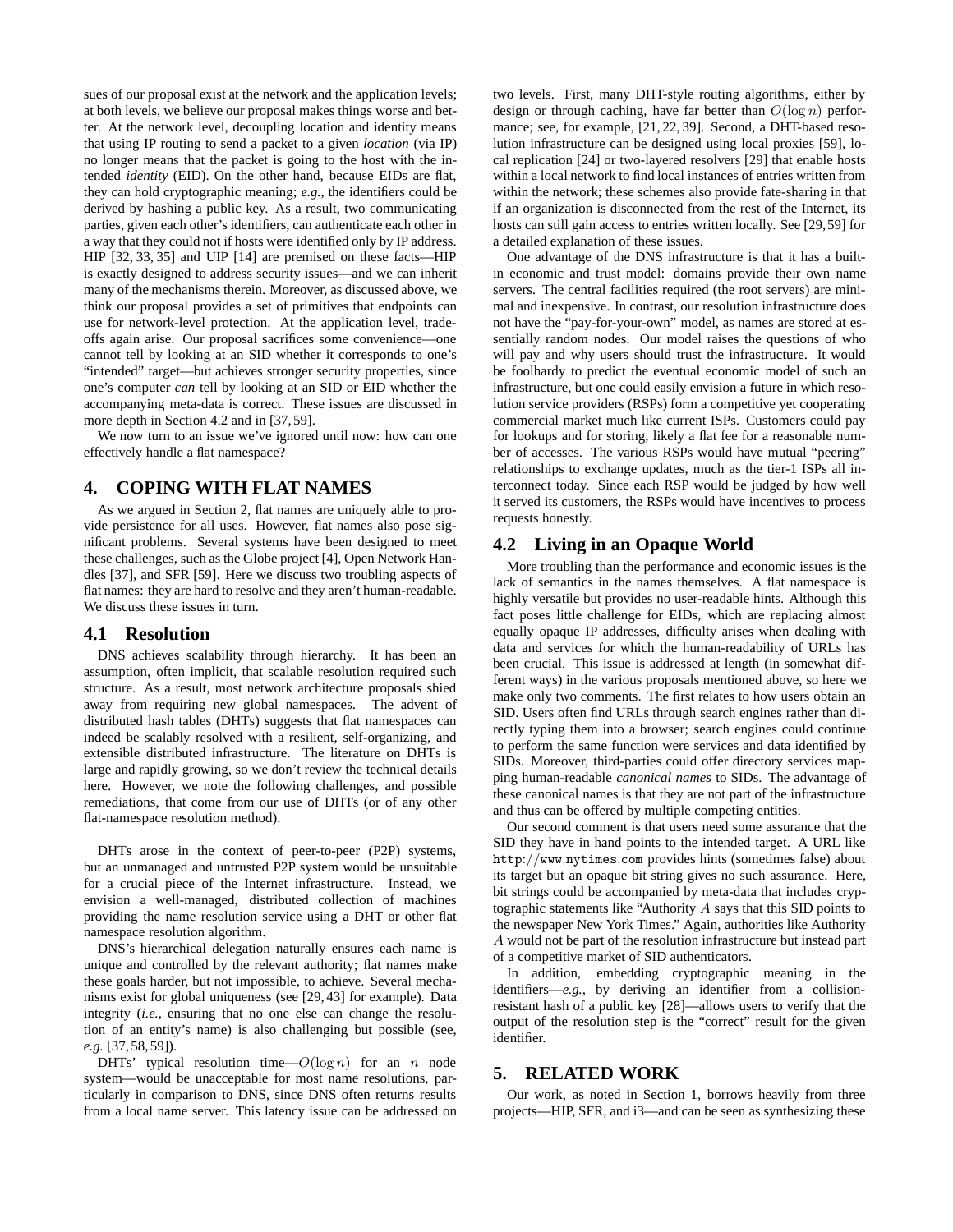works, each of which has a narrower goal, into a larger whole. However, many other works describe related ideas—so many that here we can only present a superficial overview.

Saltzer [44] was one among many [8,9,17,26,27,46] to make fine distinctions among network elements; the most common, and least practiced, of these distinctions is between a host's identifier and its address (see [26] for a comprehensive discussion of this topic). This distinction is embedded in two recent proposals: Peernet [13] and UIP [14] (from which we also borrow the EID mechanism). Both use overlays with DHT-inspired routing algorithms: Peernet serves mobile networks, and UIP seeks to interconnect heterogeneous networks, using all nodes in the network as routers. Our approach differs from UIP's in that while we look for mechanisms to accommodate middleboxes, UIP's overlay of peers makes certain classes of middleboxes, like NATs, transparent.

The Internet Indirection Infrastructure (i3) [53] uses flat identifiers and supports intermediaries and service composition. The chief difference between i3 and what we describe here is when the binding between identifier (SID or EID) and IP address is done. i3 uses late binding, having each packet (in the general case) sent to the resolution infrastructure, whereas the approach here uses early binding with the lookup occurring before packets are transmitted. However, the distinction between these approaches is blurred when i3 uses extensive caching or when our approach re-resolves on every packet.

Creating location-independent and persistent names for objects, and an accompanying infrastructure for resolution, has long been the goal of the URN literature [23, 50, 51]. In addition, the Open Network Handles work [36, 37] argues for flat, unfriendly domain names for Web *sites*. The Globe project [4, 58] envisions a single infrastructure for mapping from (possibly human-unfriendly) persistent object identifiers to current locations.

There are an increasing number of proposals that range from architectural enhancements to radical refactorings. These include earlier proposals like PIP [16], IPv6 [12], Dynamic Networks [38], Active Networks [55], Nimrod [7], and more recent proposals like Smart Packets [45], Network Pointers [56], Predicate Routing [41], Role-Based Network Architecture [5], and Ephemeral State Processing [6]. While each of these proposals shares at least some of our goals, they all differ in two respects: first, they would (in their full glory) require significant modifications to all network elements, not just hosts and middleboxes. Second, while some of these proposals are intended to obsolete middleboxes, none is intended to *accommodate* them.

Five other proposals deserve special mention. The authors of TRIAD [20] share nearly all of our motivations. They observe that data should be first-class objects in the modern Internet, capable of being addressed, and they, like many others, create locationindependent end-host identifiers. The technical details of TRIAD's solution and our own are quite different: in TRIAD, the resolution step and the routing step are conflated, thereby improving latency, and at the shim layer between IP and transport, they use forward and reverse tokens that record the path taken, instead of stacks. However, the main difference between our proposals is that identifiers in TRIAD, both of hosts and data, are derived from domain names, and indeed, the TRIAD approach relies on the semantics and hierarchy of domain names to aggregate routes to content names. As we hold the conviction that persistent names ought to be flat, and as we have two layers of such names, our technical problems differ from those of TRIAD (and vice-versa).

IPNL [18] also shares many of our motivations. It creates separate end-host identifiers and leaves the core IPv4 routing infrastructure untouched. Under IPNL, the end-host identifiers are domain names, though the authors acknowledge that a flat, cryptographically strong identifier, as in HIP, may be preferable for security reasons.

FARA [8] is a meta-architecture that actual network architectures could "instantiate." In FARA, the basic unit of communication is the *entity* (analogous to our service), and packets are logically delivered from one entity to another, with no explicit invocation of the hosts underneath the entities or between them. The details of the exact mapping of our concepts to FARA's are beyond this paper's scope, but this mapping reveals that while our proposal could be viewed as an instantiation of, or consistent with, FARA, two aspects contradict FARA's spirit: first, FARA avoids notions of host identity. Second, FARA's AId (which identifies a connection between two entities) is supposed to have only local scope, whereas our analogous construct (the SID) is a global identifier.

P6P [57, 62] proposes a DHT-based infrastructure as a way to deploy IPv6: sites send IPv6 packets to their gateway DHT node, which treats the IPv6 destination address as a flat identifier, uses this identifier to look up the IPv4 address of a counterpart DHT gateway, and then sends the packet over traditional IPv4 to this counterpart, where the encapsulation is inverted and the packet is delivered to its destination. P6P shares many of our motivations but does not give hosts persistent names (if a site changes ISPs, all of the identifiers at the site change).

Mobile IP [34] creates host identifiers out of IP addresses, thereby separating location and identity, in some measure. Mobile IP also uses a form of delegation, but a limited one: when a given host is not in its home network, then an intermediary (called the home agent) must receive all packets logically destined for the host in question, and the intermediary is required to be in the host's home network.

#### **6. DISCUSSION**

This paper proclaims four design principles and derives from them a layered naming architecture that alleviates some of the Internet's current problems. Services and data could be named persistently yet flexibly, elevating them to first-class network elements. Middleboxes, long the bane of network architects, would be virtuously reincarnated as either application- or network-level intermediaries. Mobility would be seamless, and there would be modest, but by no means complete, protection against denial-of-service attacks.

While we believe in our proposal, the details are less important than three deeper messages we now emphasize. The first is that DHTs allow us, for the first time, to contemplate using flat namespaces in an architecture. While the transition to such namespaces is hardly painless, the payoff is profound. Once a flat namespace is established, it can be used to name anything. No longer will our old namespaces, DNS names and IP addresses, encumber network elements with their underlying structure. New applications will no longer face a Devil's choice between accepting the strictures of an existing but inappropriate namespace or bearing the overhead of creating a new one; instead, with a flat namespace, all new network elements can be effortlessly incorporated.

The second message is that the extra naming layers will shield applications from the underlying routers. One of the great frustrations of network architects is how quickly the Internet went from a flexible academic playground to an ossified commercial infrastructure. It feels, to many, as if a work-in-progress has been prematurely but permanently frozen in time. Perhaps one day significant changes will come to this infrastructure, or a general-purpose overlay will render it irrelevant. In the meantime, however, it seems crucial to insulate applications and protocols from this underlying in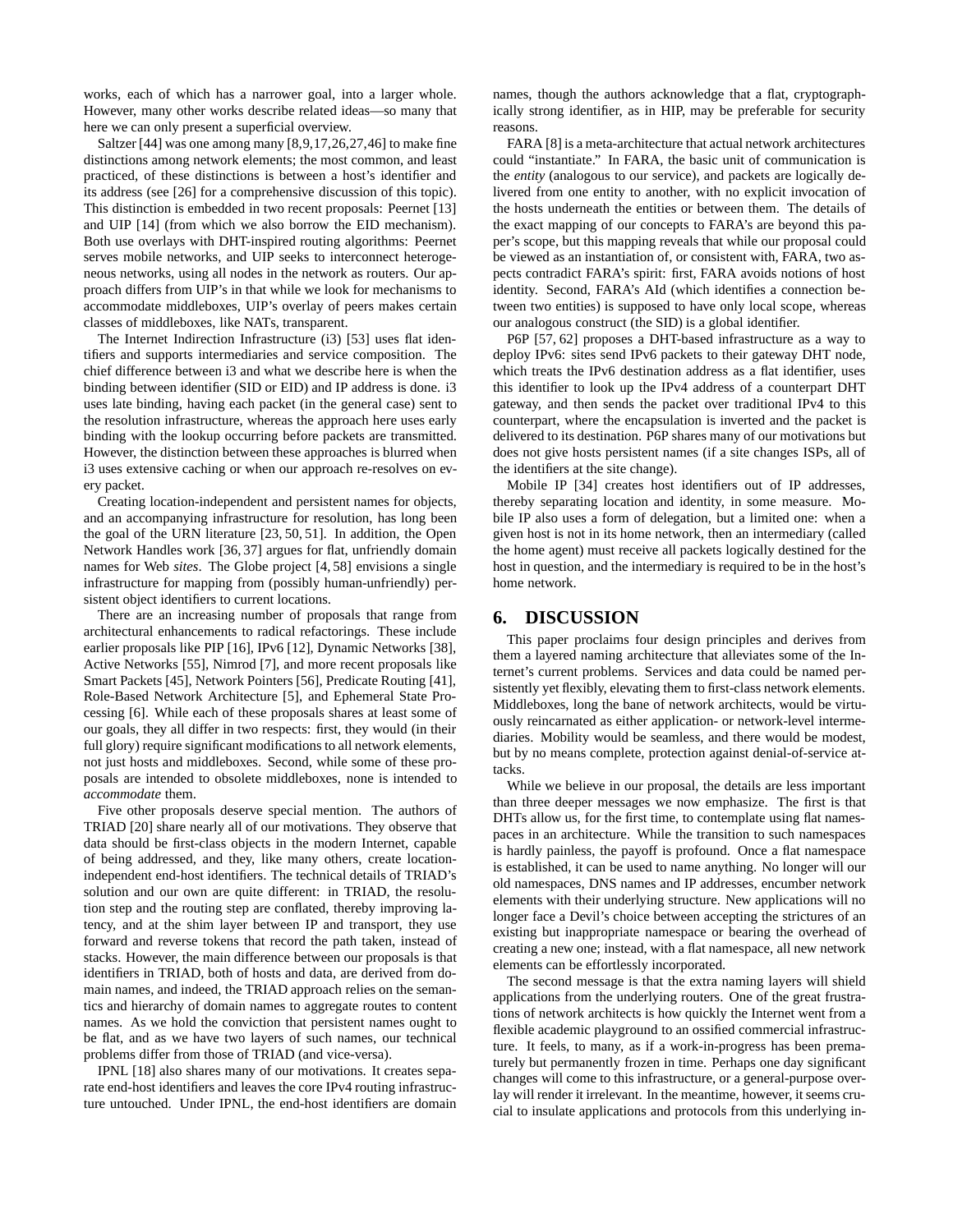frastructure. Our layered naming architecture binds to IP addresses only at the lowest logical layer, thereby minimizing the extent to which the routing infrastructure constrains the protocols and applications above.

For a variety of reasons, including address exhaustion, attacks, and efficient delivery of content, there is a seemingly irreversible trend toward the interposition of functionality between communicating Internet endpoints. Currently, such functionality is implemented via middleboxes which are rightly criticized for violating the architecture and for reducing the Internet's flexibility. Our third message is that these adverse effects need not be the case. The concept of *delegation*, in which such functionality is explicitly invoked by the endpoints, allows interposition without violating the spirit of the end-to-end principle or the semantics of IP. Thus, we believe intermediaries retain the desired architectural purity and application flexibility, while achieving the aims of middleboxes.

Of course, our proposal faces serious hurdles. Incorporating the new naming layers requires significant changes to host software, both applications and protocols. Resolving these flat names requires a new resolution infrastructure. We do not underestimate the difficulty of making these changes; they are indeed massive challenges. However, both changes can occur incrementally. DHTs can be incrementally scaled, so in the beginning, when clients are few, the resolution infrastructure can be small; as demand grows, so can the size of the DHT. The host software can also be incrementally deployed; early adopters get a significant benefit, but they can remain (at least for a very long time) backward compatible with the old architecture. However, we don't mean to imply that deployment will be easy, only that it won't be impossible. This, unfortunately, is all one can hope for.

## **ACKNOWLEDGMENTS**

We thank the anonymous reviewers, Anjali Gupta, and Eddie Kohler for their comments. This work was done as part of the IRIS project (http:*//*project-iris*.*net*/*), supported by the National Science Foundation under Cooperative Agreement ANI-0225660. This work was also supported by NSF CAREER Award ANI-0133811, NSF ITR ANI-0205519, an NDSEG fellowship, and a Sloan Foundation Fellowship.

## **7. REFERENCES**

- [1] D. G. Andersen. Mayday: Distributed filtering for Internet Services. In *4th USENIX Symposium on Internet Technologies and Systems* , Seattle, WA, March 2003.
- [2] T. Anderson, T. Roscoe, and D. Wetherall. Preventing Internet denial-of-service with capabilities. In *2nd ACM Hotnets Workshop*, Cambridge, MA, Nov. 2003.
- [3] H. Balakrishnan, M. F. Kaashoek, D. Karger, and R. Morris. Looking up data in P2P systems. *Communications of the ACM*, 46(2):43–48, Feb. 2003.
- [4] G. Ballintijn, M. van Steen, and A. S. Tanenbaum. Scalable user-friendly resource names. *IEEE Internet Computing*, 5(5):20–27, 2001.
- [5] R. Braden, T. Faber, and M. Handley. From protocol stack to protocol heap – role-based architecture. In *1st ACM Hotnets Workshop*, Princeton, NJ, Oct. 2002.
- [6] K. L. Calvert, J. Griffioen, and S. Wen. Lightweight network support for scalable end-to-end services. In *ACM SIGCOMM*, Pittsburgh, PA, Aug. 2002.
- [7] I. Castineyra, N. Chiappa, and M. Steenstrup. The Nimrod routing architecture, August 1996. RFC 1992.
- [8] D. Clark, R. Braden, A. Falk, and V. Pingali. FARA: Reorganizing the addressing architecture. In *ACM SIGCOMM Workshop on Future Directions in Network Architecture*, Karlsruhe, Germany, Aug. 2003.
- [9] D. Clark, K. Sollins, J. Wroclawski, and T. Faber. Addressing reality: An architectural response to demands on the evolving Internet. In *ACM SIGCOMM Workshop on Future Directions in Network Architecture*, Karlsruhe, Germany, Aug. 2003.
- [10] D. D. Clark and D. L. Tennenhouse. Architectural considerations for a new generation of protocols. In *ACM SIGCOMM*, Philadelphia, PA, August 1990.
- [11] L. Daigle, D. van Gulik, R. Iannella, and P. Faltstrom. URN namespace definition mechanisms, June 1999. RFC 2611.
- [12] S. Deering and R. Hinden. Internet Protocol, Version 6 (IPv6), Dec. 1998. RFC 2460.
- [13] J. Eriksson, M. Faloutsos, and S. Krishnamurthy. PeerNet: Pushing peer-to-peer down the stack. In *2nd Intl. Workshop on Peer-to-Peer Systems*, Berkeley, CA, March 2003.
- [14] B. Ford. Unmanaged Internet Protocol: taming the edge network management crisis. In *2nd ACM Hotnets Workshop*, Cambridge, MA, Nov. 2003.
- [15] B. Ford, P. Srisuresh, and D. Kegel. Peer-to-peer (P2P) communication across middleboxes, October 2003. Internet draft draft-ford-midcom-p2p-01.txt (Work in progress).
- [16] P. Francis. A near-term architecture for deploying PIP. *IEEE Network*, 7(6):30–27, 1993.
- [17] P. Francis. *Addressing in Internetwork Protocols*. PhD thesis, University College London, UK, 1994.
- [18] P. Francis and R. Gummadi. IPNL: A NAT-extended Internet architecture. In *ACM SIGCOMM*, San Diego, CA, Aug. 2001.
- [19] B. Gleeson, A. Lin, J. Heinanen, G. Armitage, and A. Malis. A framework for IP based virtual private networks, Feb. 2000. RFC 2764.
- [20] M. Gritter and D. R. Cheriton. TRIAD: A new next-generation Internet architecture. http://www-dsg.stanford.edu/triad/, July 2000.
- [21] A. Gupta, B. Liskov, and R. Rodrigues. Efficient routing for peer-to-peer overlays. In *1st USENIX/ACM Symposium on Networked Systems Design and Implementation (NSDI '04)*, San Francisco, CA, March 2004.
- [22] I. Gupta, K. Birman, P. Linka, A. Demers, and R. van Renesse. Building an efficient and stable P2P DHT through increased memory and background overhead. In *2nd Intl. Workshop on Peer-to-Peer Systems*, Berkeley, CA, Feb. 2003.
- [23] International DOI Foundation. http://www.doi.org/.
- [24] J. Kubiatowicz et al. Oceanstore: An architecture for global-scale persistent storage. In *9th ASPLOS*, Cambridge, MA, November 2000.
- [25] A. D. Keromytis, V. Misra, and D. Rubenstein. SOS: Secure overlay services. In *ACM SIGCOMM*, Pittsburgh, PA, Aug. 2002.
- [26] E. Lear and R. Droms. What's in a name: Thoughts from the NSRG, September 2003. draft-irtf-nsrg-report-10, IETF draft (Work in Progress).
- [27] C. Lynn. Endpoint Identifier Destination Option. Internet Draft, IETF, Nov. 1995. (expired).
- [28] D. Mazières, M. Kaminsky, M. F. Kaashoek, and E. Witchel. Separating key management from file system security. In *17th ACM Symposium on Operating Systems Principles*, pages 124–139, Kiawah Island, SC, Dec. 1999.
- [29] A. Mislove and P. Druschel. Providing administrative control and autonomy in peer-to-peer overlays. In *3rd Intl. Workshop on Peer-to-Peer Systems*, San Diego, CA, February 2004.
- [30] P. Mockapetris. Domain Names Implementation and Specification, November 1987. RFC 1035.
- [31] K. Moore. Things that NATs break. http://www.cs.utk.edu/ moore/opinions/what-natsbreak.html, as of June 2004.
- [32] R. Moskowitz and P. Nikander. Host identity protocol architecture, September 2003. draft-moskowitz-hip-arch-05, IETF draft (Work in Progress).